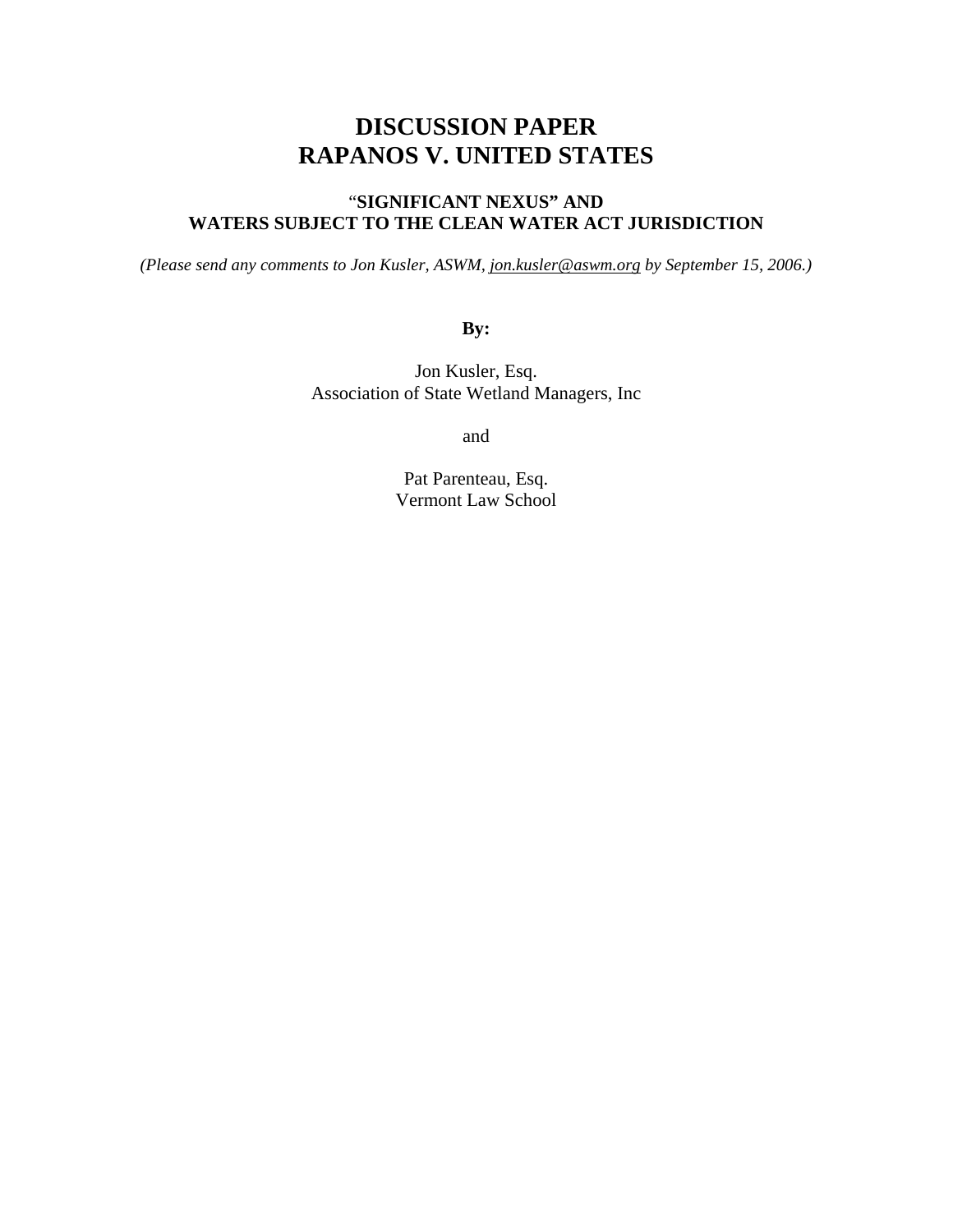#### **DISCLAIMER**

This paper is being circulated to stimulate discussion among state, federal, tribal and local agencies responsible for wetland regulation and management. We have no pride of ownership in anything said here. Comments, criticisms and suggestions would be greatly appreciated. Our goal is to generate ideas and proposals for dealing with the Rapanos decision. We will compile what we learn and post it on the ASWM website.

Thanks.

Jon Kusler, Esq, Association of State Wetland Managers, Inc. Pat Parenteau, Esq., Vermont Law School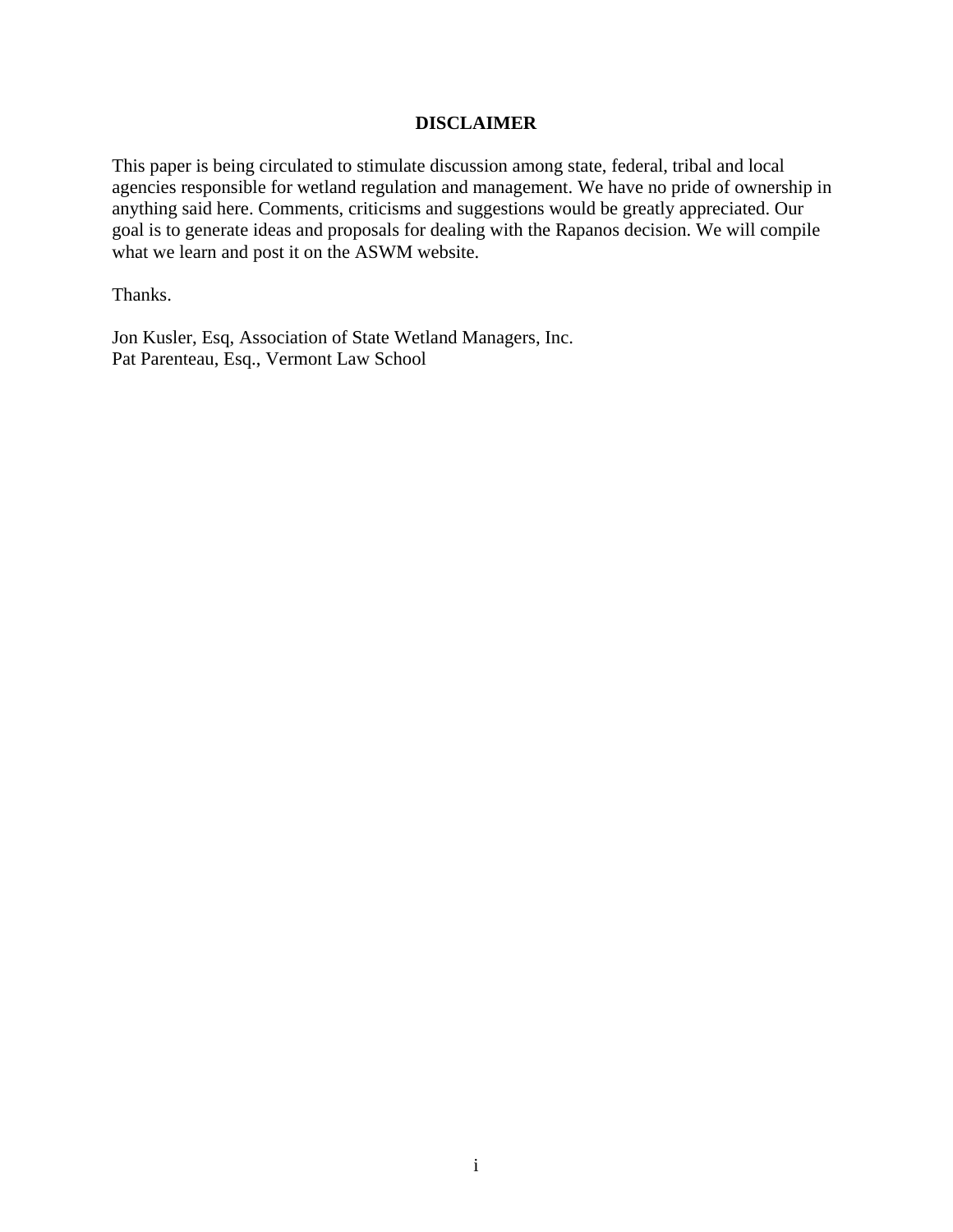#### **THE RAPANOS DECISION: WHAT DID THE COURT HOLD?**

On June 19, 2006 the U.S. Supreme Court in Rapanos v. United States, vacated judgments against Keith Carabell and John Rapanos who wanted to fill wetlands on property they owned in Michigan. The Court remanded the case to lower courts for further review with regard to Clean Water Act (CWA) jurisdiction. The judgments will presumably be reinstated if CWA jurisdiction is found after further review.

The Court issued five separate opinions in Rapanos, none of which commanded a majority of Court members. The only thing a majority of the Court could agree on was that the Sixth Circuit decisions did not employ a rigorous enough test to determine whether the wetlands in question were subject to CWA jurisdiction. Justice Scalia wrote a "plurality" opinion in which Chief Justice Roberts and Justices Thomas and Alito joined. However, an equal number of justices (Justices Stevens, Souter, Ginsburg, Breyer) dissented and decisively rejected the rationale of the plurality opinion. Justice Kennedy broke the tie by voting to vacate the judgments of the lower courts, although not for the reasons stated by the plurality.

In his plurality opinion, Justice Scalia concluded that "the waters of the United States" includes only relatively permanent, standing or continuously flowing bodies of water "forming geographic features" that are described in ordinary parlance as "streams, …oceans, rivers, (and) lakes." See Webster's Second 2882. The phrase does not include channels through which water flows intermittently or ephemerally, or channels what periodically provide drainage for rainfall". Justice Scalia went further to limit the scope of the CWA by stating that "establishing wetlands such as those at the Rapanos and Carabell sites are covered by the CWA requires two findings: First , that the adjacent channel contains a "water of the United States," (i.e., a relatively permanent body of water connected to traditional interstate navigable waters); and second, that the wetland has a continuous surface connection with that water, making it difficult to determine where the "water" ends and the "wetland" begins."

Justice Kennedy issued a detailed concurring opinion in which he strongly disagreed with Scalia's analysis and rejected the pluralrity opinion as being "inconsistent with the CWA's text, structure and purpose." On the other hand, Justice Kennedy also declined to join the dissenting opinion written by Justice Stevens because he felt it went too far in the other direction and did not give enough importance to the word "navigable" in the statutory term "navigable waters."

Justice Stevens in his dissent would have deferred to the U.S. Army Corps of Engineers (Corps) in both Carabell and Rapanos and sustained the lower court decisions.

Based on how the Court has viewed prior fragmented decisions, it is likely that Justice Kennedy's concurring opinion will be viewed as the holding in this consolidated case.

The usual rule in plurality opinions, as stated in *Marks v United States*, 430 U.S. 188, 193 (1977), is that: "When a fragmented Court decides a case and no single rationale explaining the result enjoys the assent of five Justices, 'the holding of the Court may be viewed as that position taken by those Members who concurred in the judgments on the narrowest grounds… (citing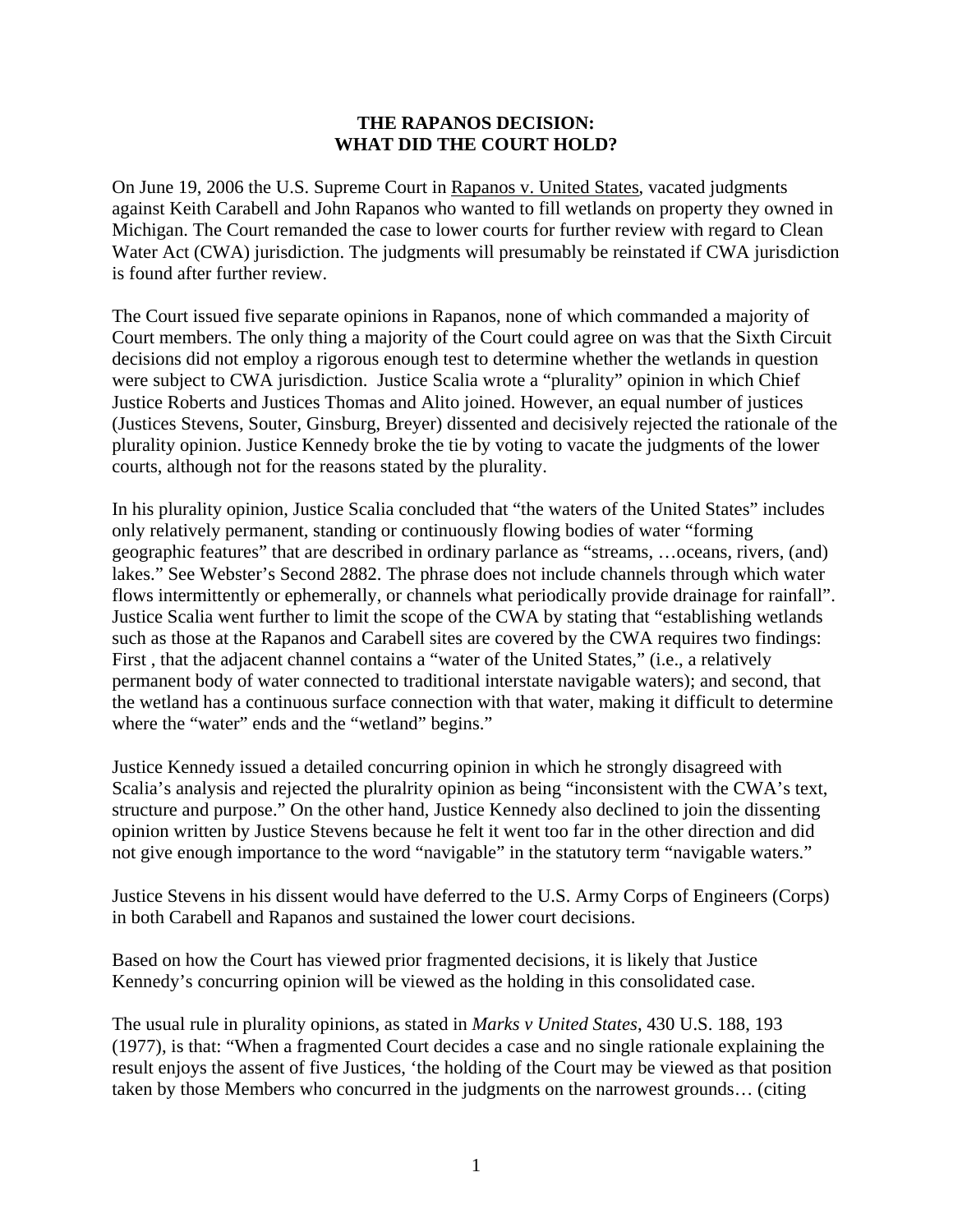*Gregg v Georgia*, 428 U.S. 153, 169 (1979)." Here, Justice Kennedy's concurrence provides the narrowest grounds for the decision because it remands only for the purpose of further developing the record to substantiate the significant nexus requirement. Also, Kennedy indicates that the government may well be able to establish the significant nexus.

Moreover, in this case, there is no "common denominator" between Justice Kennedy's concurrence and the plurality opinion. See *Grutter v Bollinger*, 539 U.S. 306, 325 (2003); *King v Palmer*, 950 F.2d 771, 781 (DC Cir. 1991). Thus, it may be more appropriate to look for the overlap between Justice Kennedy and the dissent. See *Breyer v Meissner*, 214 F.3d 416, (3d Cir. 1999); *DeStefano v Emergency Housing*, 247 F.3e 397 (2d Cir. 2001); *Papike v Tambrands, Inc*., 107 F.3d 737, 741 ( $9<sup>th</sup>$  Cir. 1997). It is also worth pointing out Justice Stevens' observation in his dissenting opinion:

*I assume that Justice Kennedy's approach will be controlling in most cases because it treats more of the Nation's waters as within the Corps' jurisdiction, but in the unlikely event that the plurality's test is met but Justice Kennedy's is not, courts should also uphold the Corps' jurisdiction. In sum, in these and future cases the United States may elect to prove jurisdiction under either test.* 

Whether the lower courts follow Justice Stevens' advice remains to be seen. Chances for a favorable ruling would be increased if the U.S. Environmental Protection Agency (EPA) and the Corps would issue guidance adopting the view that tributaries and adjacent wetlands should be considered jurisdictional if they meet either Justice Kennedy's or the plurality's test.

## **WHAT WERE THE FACTS OF THE CASES?**

In Rapanos, the Supreme Court consolidated for review two lower Sixth Circuit Court of Appeal cases from Michigan—Rapanos v. United States, No. 04-1034 and Carabell, No. 04-1384. The Court was asked to decide in both cases whether the CWA under Section 404 extends to wetlands which do not contain nor are adjacent to navigable waters. The lower District court had held in both cases that the wetlands in question were subject to CWA jurisdiction as "waters of the U.S." The Sixth Circuit Court of Appeals sustained the District Court judgments.

The Rapanos cases involved three parcels involving 28, 64, and 49 acres of wetland. The District Court held that all three sites had surface water connections to tributaries or drains connected to navigable waters. John Rapanos had asked the Michigan Department of Natural Resources to examine the first site. A state official told Rapanos that the site likely included regulated wetlands. Rapanos hired a consultant who informed him that the site contained between 48 and 58 acres of wetland. Despite this report, Rapanos went forward with filling wetlands on the three sites. The Federal Government brought both criminal and civil charges against Rapanos. The District court upheld the Corp's jurisdiction for the three parcels. The Court of Appeals affirmed. See 376 F.3d 629 (2004). The owners appealed to the U.S. Supreme Court which granted certiorari to consider the jurisdictional question.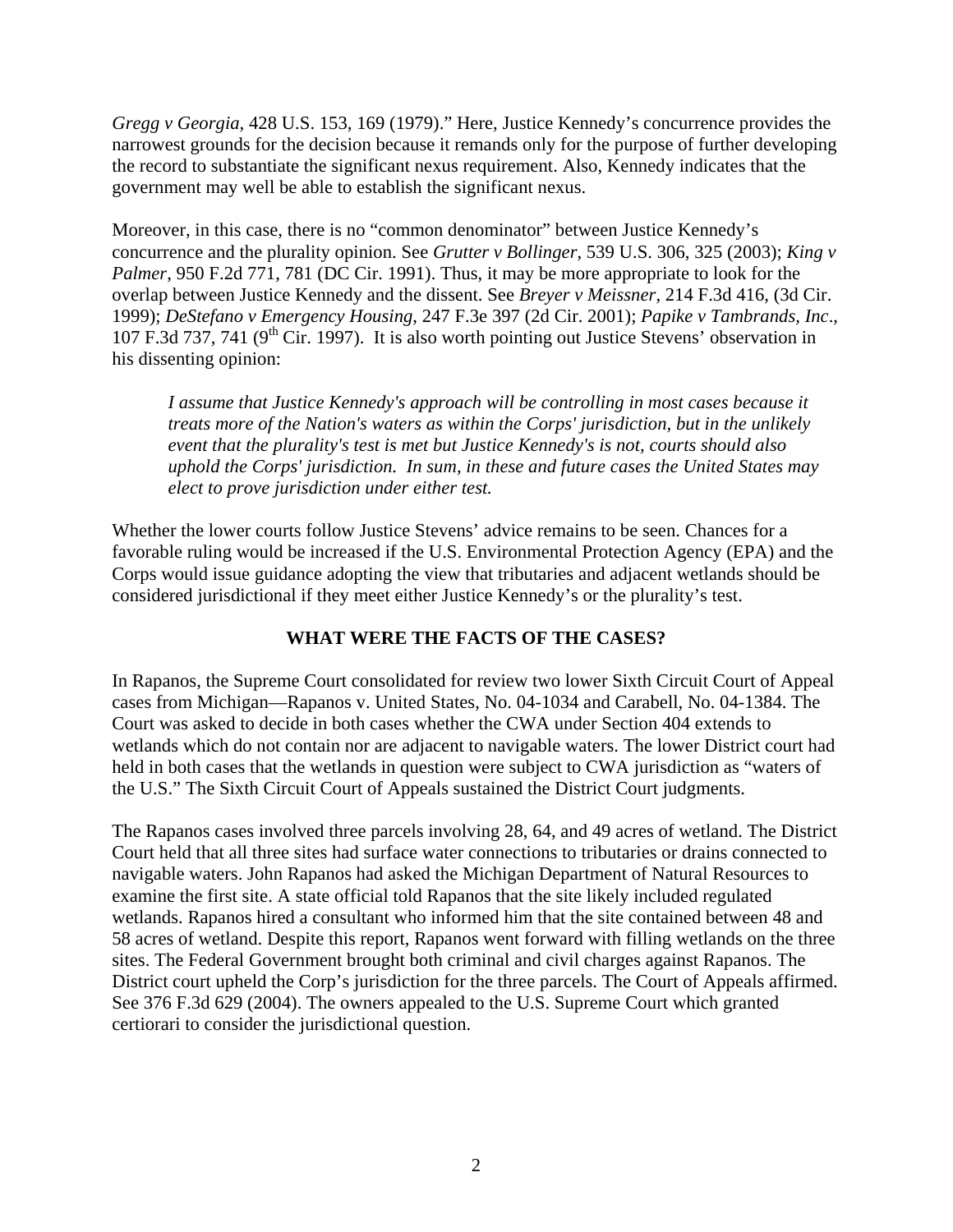The Carabell case involved a 19.6 acre parcel, 15.9 acres of which were forested wetlands. The property was roughly one mile from Lake St. Clair. The property was separated from a ditch by a berm which ordinarily blocks surface water flows from the wetland into the ditch. The ditch connected with a continuously flowing drain which flows into a creek. The creek empties into Lake St. Clair. The owners hoped to fill in the wetlands and construct 130 condominium units. They were denied a permit by the state of Michigan and by the Corps district office. The District court upheld the Corps on a motion for summary judgment. This was affirmed by the Court of Appeals. 391 F.3d 704 (2005). The owners appealed to the U.S. Supreme Court which granted certiorari to consider the jurisdictional question here as well.

The Corps had determined that the CWA applied to the wetlands in question in both of these cases because the wetlands were connected through tributaries, ditches or drains to navigable waters (Rapanos) or were adjacent to tributaries, ditches, or drains connecting to navigable waters (Carabell) although separated under ordinary water conditions from the tributaries, ditches or drains by a berm. In making these determinations, the Corps applied its regulations in which the term "waters of the United States" was defined to include not only waters susceptible to use in interstate commerce—"the traditional understanding of the term navigable waters of the United States…--but also tributaries of those waters and…wetlands adjacent to those waters or their tributaries." (from Kennedy's opinion).

The Corps viewed "tributaries" as "within its jurisdiction if they carry a perceptible "ordinary high water mark." An ordinary high water mark was defined as a "line on the shore established by the fluctuations of water and indicated by physical characteristics such as clear, natural line impressed on the bank, shelving, changes in the character of the soil, destruction of terrestrial vegetation, the presence of litter and debris, or other appropriate means that consider the characteristics of the surrounding areas."

Under the Corp's regulations, "wetlands are adjacent to tributaries, and thus covered by the CWA, even if they are "separated from other waters of the United States by man-made dikes or barriers, natural river berms, beach dunes and the like…"

Prior to the Rapanos decision, the U.S. Supreme Court had issued two decisions concerning the scope of the CWA as applied wetlands. In the first of these decisions, United States v. Riverside Bayview Homes, Inc., 474 U.S. 121 (985) the Court unanimously upheld the Corp's jurisdiction over wetlands adjacent to navigable-in-fact waterways. The Court deferred to the Corps construction of the CWA to include wetlands adjacent to navigable waters. The Court, however, reserved the question of the Corps' authority to regulate wetlands other than those adjacent to 'waters of the United States."

Justice Kennedy in his opinion relied upon Riverside Bayview as a principal legal precedent for his interpretation of the CWA although he also distinguished Rapanos and Carabell on the facts.

In the second wetland-related Supreme Court decision prior to Rapanos, a 5-4 divided Court in Solid Waste Agency of Northern Cook Cty. v. Army Corps of Engineers (SWANCC), 531 U.S. 159 (2002) held that abandoned sand and gravel pits that were "intrastate, nonnavigable and isolated" were not subject to CWA jurisdiction solely based upon their use by migratory birds.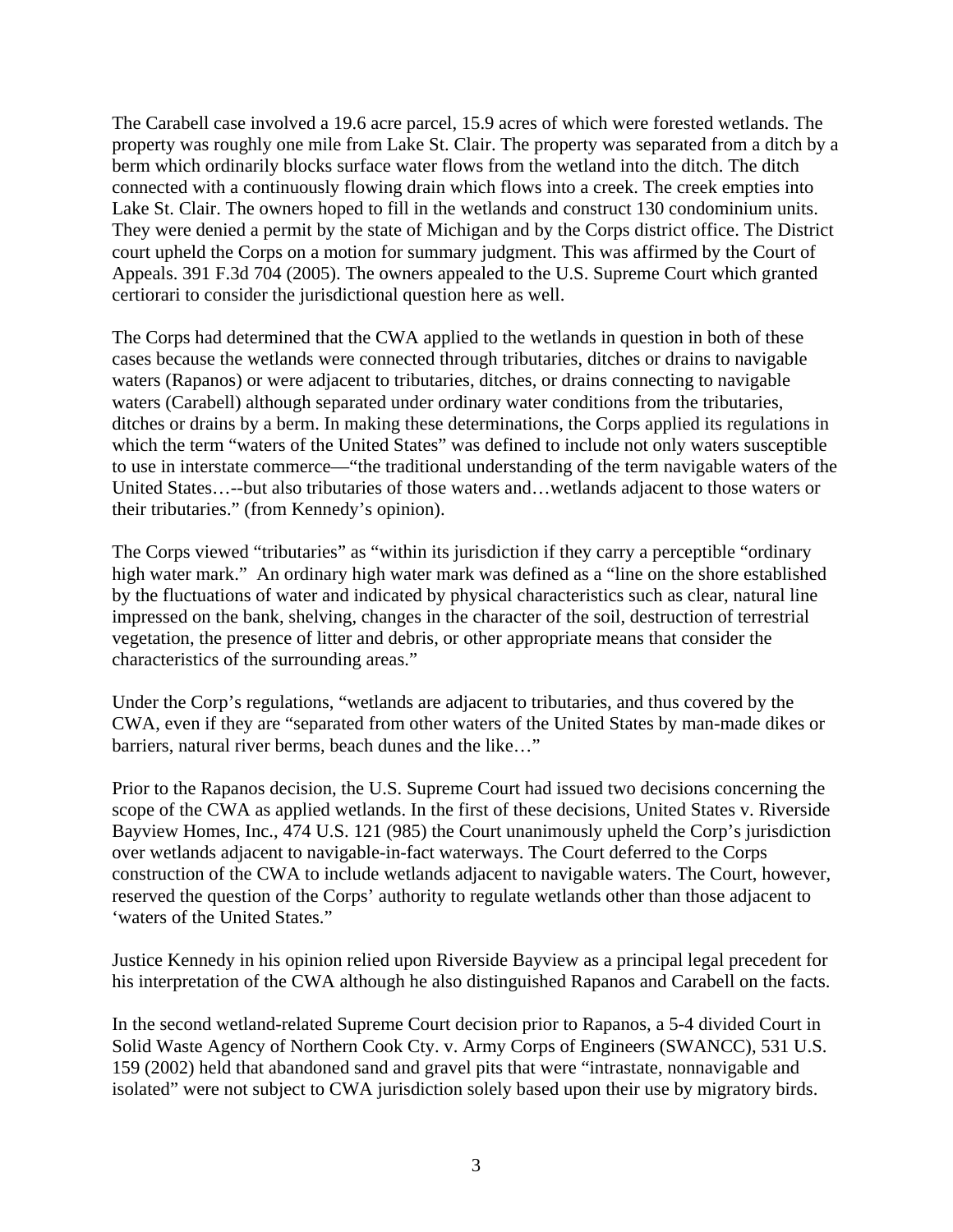The Court observed in this case that it was the "significant nexus" between wetlands and navigable waters in Riverside Bayview Homes that informed the Court's reading of the CWA as including wetlands. The Court held that such a nexus was lacking in SWANCC.

Justice Kennedy in his opinion, therefore, focused on the "significant nexus" test for determining whether specific wetlands or other waters are subject to CWA jurisdiction. He concluded that: "Absent a significant nexus, jurisdiction under the Act is lacking."

## **KENNEDY'S OPINION; WHAT FACTORS ARE RELEVANT TO A "SIGNIFICANT NEXUS"?**

What are the salient points of Justice Kennedy's opinion with regard to establishing "significant nexus"? He states that the Rapanos and Carabell cases should be "remanded to the Court of Appeals for proper consideration of the nexus requirement." His views with regard to "significant nexus" include the following:

First, in attempting to harmonize the Court's earlier decisions in *Riverside Bayview* and *SWANCC* (a daunting task), Justice Kennedy relates the nexus test to broad CWA goals and purposes:

*T]he Corps' jurisdiction over wetlands "depends on the existence of a significant nexus between the wetlands in question and navigable waters in the traditional sense. The required nexus must be assessed in terms of the statute's goals and purposes. Congress enacted the law to "restore and maintain the chemical, physical, and biological integrity of the Nation's waters"….* 

Second, he goes on to endorse a broad, ecologically-based test for determining the requisite nexus for wetlands (and other waters) but warns that connections must not be speculative or insubstantial:

*[W]etlands possess the requisite nexus, and thus come within the statutory phrase 'navigable waters,' if the wetlands either alone or in combination with similarly situated*  lands in the region, significantly affect the chemical, physical, and biological integrity of *other waters more readily understood as 'navigable.' When, in contrast, wetlands' effects on water quality are speculative or insubstantial, they fall outside the zone fairly encompassed by the statutory term 'navigable waters.'* 

Third, Justice Kennedy applies the significant nexus test to tributaries, including impermanent streams, in addition to wetlands. He observes that "the Corps can reasonably interpret the CWA to cover the paths of such impermanent streams."

Fourth, he endorses both categorical approaches to inclusion of waters based upon significant nexus and case-by-case determinations. He states that, "through regulations or adjudication, the Corps may choose to identify categories of tributaries that due to their volume (either annually or on average), their proximity to navigable waters or other relevant considerations are significant enough that wetlands adjacent to them are likely, in the majority of cases, to perform important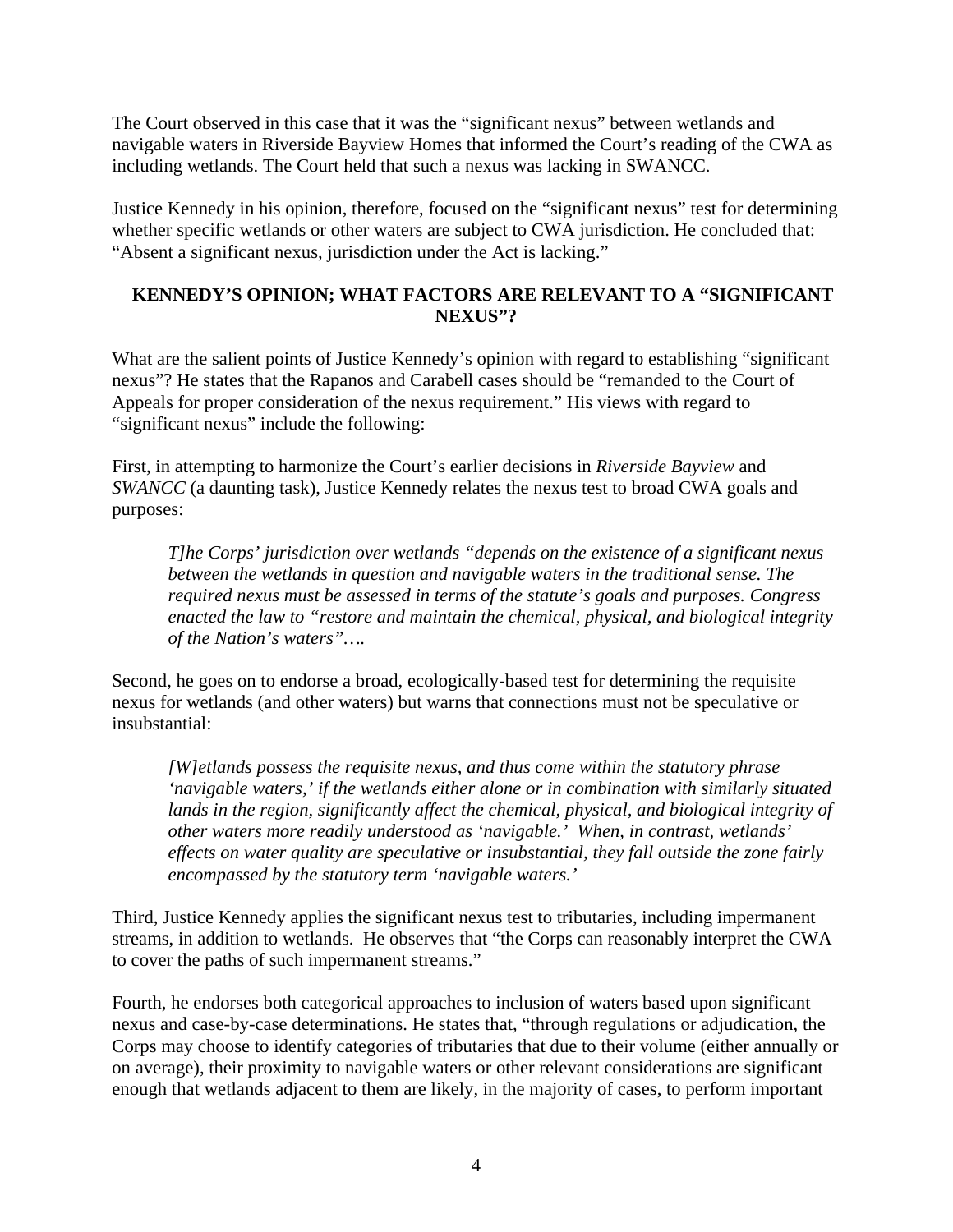functions for an aquatic system incorporating navigable waters." Justice Kennedy also says that, "absent more specific regulations, the Corps must establish a significant nexus on a case-by-case basis when it seeks to regulate wetlands based on adjacency to nonnavigable tributaries..." However he goes on to note that: "Where an adequate nexus is established for a particular wetland, it may be permissible, as a matter of administrative convenience or necessity, to presume covered status for other comparable wetlands in the region." This suggests that the Corps has the authority to designate categories of wetlands, perhaps on a watershed basis, meeting the significant nexus test.

Fifth Kennedy specifically disagrees with the purality's exclusion of wetlands from CWA jurisdiction lacking a continuous surface connection to other jurisdictional waters.

Sixth, he concludes in disagreement with the purality that "As applied to wetlands adjacent to navigable-in-fact waters, the Corps' conclusive standard for jurisdiction rests upon a reasonable inference of ecologic interconnection, and the assertion of jurisdiction for those wetlands is sustainable under the Act by showing adjacency alone."

Seventh, Kennedy concludes, in disagreement with the purality, and that "the difficulty of defining the water's edge cannot be taken to establish that when a clear boundary is evident, wetlands beyond the boundary fall outside the Corps jurisdiction."

Eight, he concludes that Riverside Bayview, an earlier decision of the Court, did not "suggest that a flood-based origin (for moisture in a wetland) would not support jurisdiction; indeed, it presumed the opposite." He further observed that "Needless to say, a continuous connection is not necessary for moisture in wetlands to result from flooding-the connection might well exist only during floods."

Ninth, Kennedy recognized that lack of a hydrologic connection might, in some instances, nevertheless subject wetlands and waters to CWA jurisdiction because such wetlands could then store pollutants:

*In many cases, morever, filling in wetlands separated from another water body by a berm can mean that flood water, impurities, or runoff that would have been stored or contained in wetlands will instead flow out to major waterways. With these concerns in mind, the Corps's definition of adjacency is a reasonable one, for it may be the absence of an interchange of waters prior to the dredge and fill activity that makes protection of the wetlands critical to the statutory scheme.* 

Tenth, Kennedy downplayed any Constitutional problems with waters encompassed by this broad test, stating "in most cases regulation of wetlands that are adjacent to tributaries and possess a significant nexus with navigable waters will raise no serious constitutional or federalism difficulty."

On the other hand, Kennedy also suggested qualifications in applying a significant nexus test.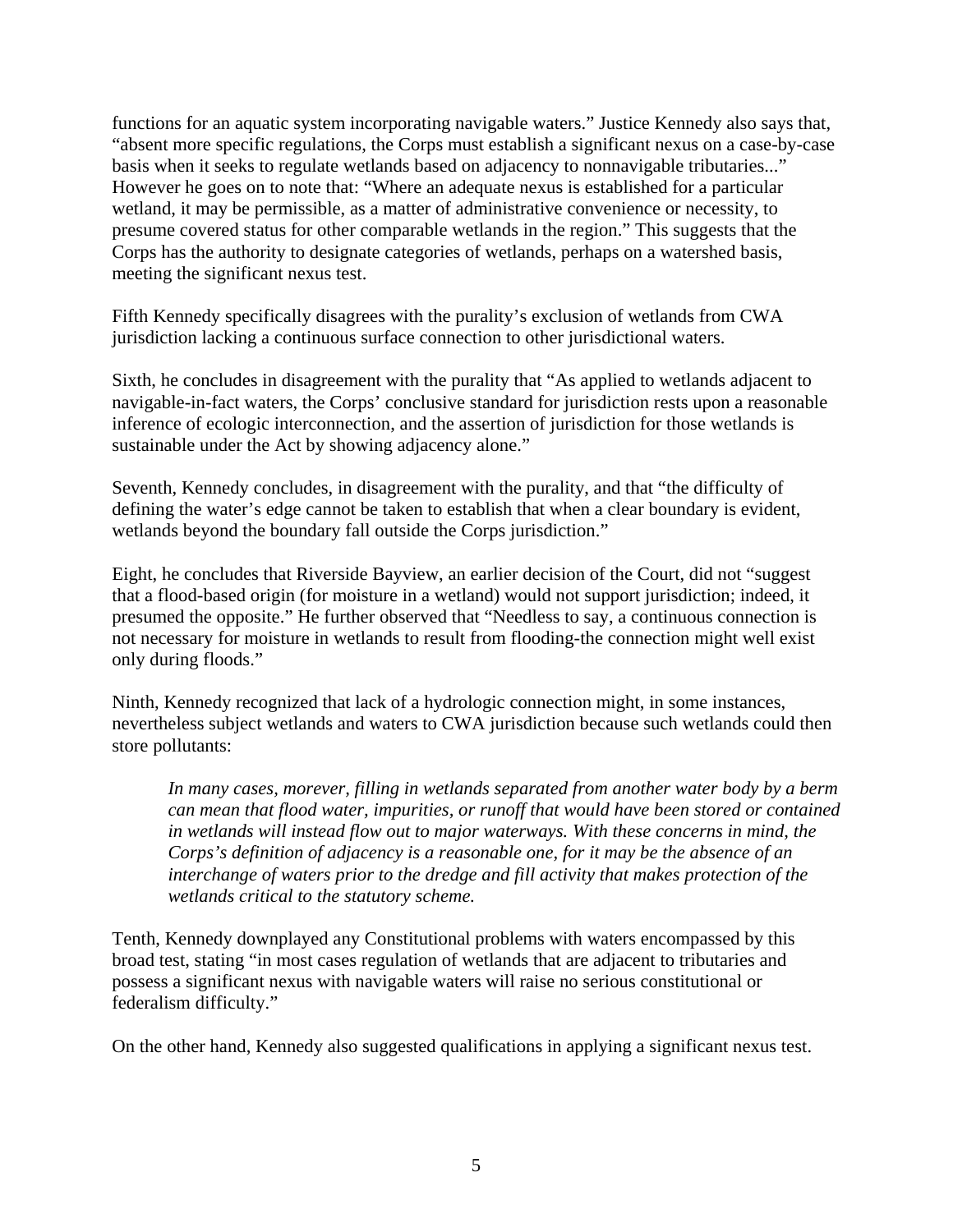First, he warned that "the dissent would permit federal regulation whenever wetlands lie alongside a ditch or drain, however remote and insubstantial that eventually may flow into traditional navigable waters. The deference owed to the Corps' interpretation of the statute does not extend so far."

Second, he observed (as already noted above) that effects of waters subject to CWA jurisdiction upon navigable waters must not be speculative or insubstantial:

*When… wetlands' effects on water quality are speculative or insubstantial, they fall outside the zone fairly encompassed by the statutory term 'navigable waters.'* 

Third, he called or case-by-case determinations of significance nexus absent "adjacency" for wetlands:

*"When the Corps seeks to regulate wetlands adjacent to navigable-in-fact waters, it may rely on adjacency to establish its jurisdiction. Absent more specific regulations, however, the Corps must establish a significant nexus on a case-by-case basis when it seeks to regulate wetlands based on adjacency to nonnavigable tributaries. Given the potential overbreath of the Corps' regulations, this showing is necessary to avoid unreasonable applications of the statute.* 

Forth, he suggested that adequate nexus might exist in the two cases reviewed by the Court but that neither the agency (Corp) or reviewing courts had adequately treated the issue:

*"In both the consolidated cases before the Court the record contains evidence suggesting the possible existence of a significant nexus according to the principles outlined above. Thus the end result in these cases and many others to be considered by the Corps may be the same as that suggested by the dissent, namely, the Corps' assertion of jurisdiction is valid. Given, however, that neither the agency nor the reviewing courts properly considered the issue, a remand is appropriate, in my view, for application of the controlling legal standard."* 

Fifth, he rejected the "presence of a hydrologic connection" alone as being sufficient to establish significant nexus in all cases. He observed that "Absence some measure of the significance of the connection for downstream water quality, this standard is too uncertain." With reference to the Rapanos cases, he called for "further evidence about the significance of tributaries to which the wetlands are connected." He further observed:

*"…(M)ere hydrologic connection should not suffice in all cases; the connection may be too insubstantial for the hydrologic linkage to establish the required nexus with navigable waters as traditionally understood."* 

Similarly, in referring to the Carabell case, Kennedy observed that the "record gives little indication of the quantity and regularity of flow in the adjacent tributaries—a consideration that may be important in assessing the nexus".